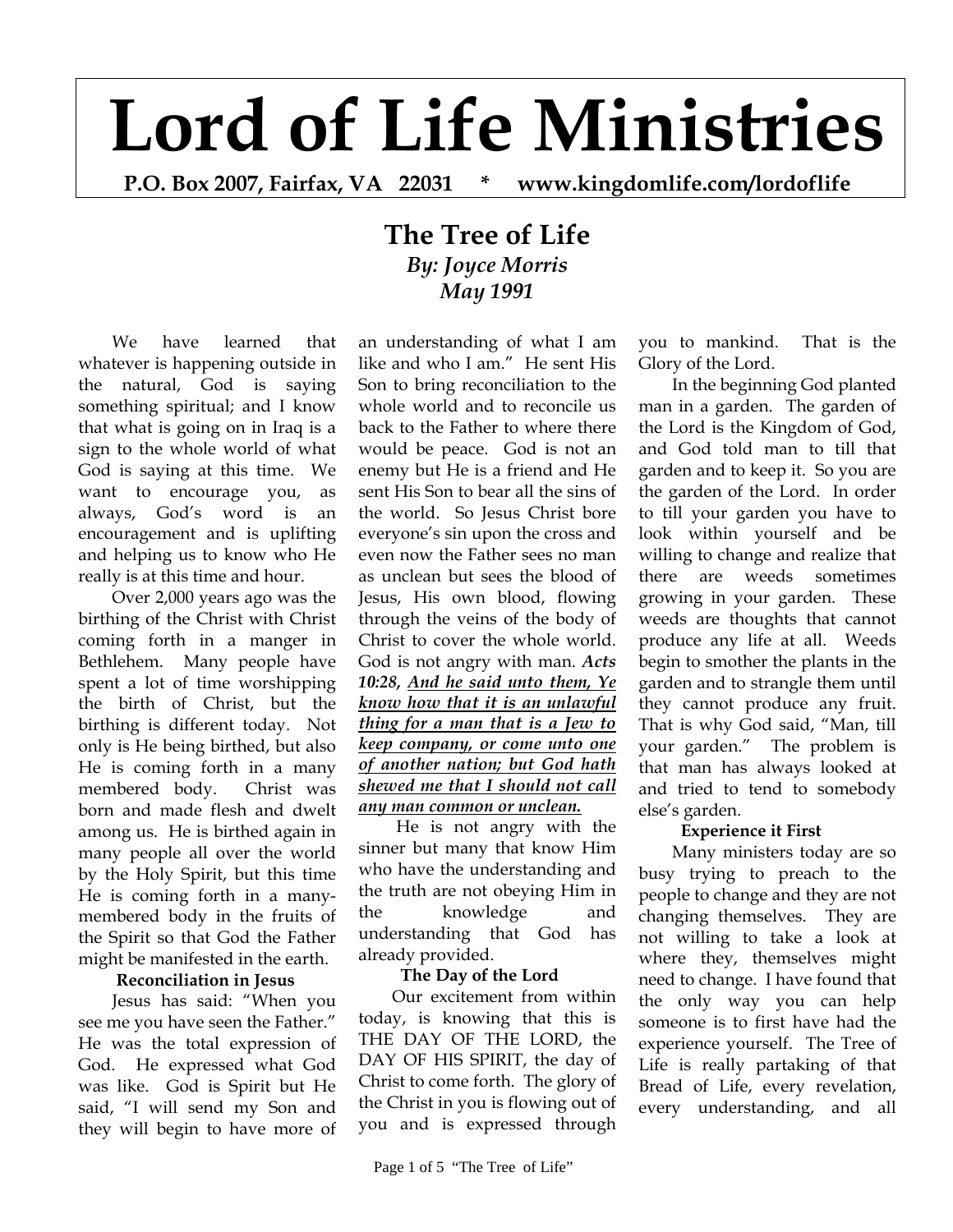knowledge that God has taught you, must be experienced by you.

When you eat food you digest it and you become what you eat. So it is not enough just to have the knowledge. That is like the Tree of Knowledge in some ways, being puffed up about all the scriptures that you can quote. Yet, there is no life in it. The reason is because we are not letting that knowledge and revelation, work in our lives to become life to others. I believe experience and a relationship with the Lord Jesus Christ is where it really is. The Lord even commanded man to till the garden and I believe this same commandment is for us today that we let God pull out the weeds that keep Him from being birthed and coming forth in the fullness of Himself in you and me.

It was God's will and purpose to create man in His likeness and in His image. That purpose has never changed and it never will. God is not creating a man after the first Adam. He is creating a new man in the earth after the second man Adam, Jesus Christ. A people will begin to walk in the Spirit, and they are that Spirit man walking in the earth today for the Glory of the Father. That is the good news. Now the Tree of knowledge of good and evil is in every man. But the Tree of Life is Christ and the mind of God. It represents the wisdom and the understanding and the principles of the Kingdom of God that God has given to man. (Read *Proverbs 3:18*) As we begin to walk, in the understanding, in the simplicity of Christ, in the Truth that He has revealed to us, we are

beginning to partake of that Tree of Life. The Tree of Life cannot bring death to us but can only bring life. The Tree of Life is that peace in our mind, that harmony in our relationship with God.

# **Partake of the Tree of Life**

A people are beginning to think LIFE – not negative things, not even talking about negative things. They always have a good report instead of a bad report. God even said in His Word,

"*Think upon these things: whatsoever is good, whatsoever is just, whatsoever is pure, whatsoever is of a good report, think of these things."* Remember that scripture in *Philippians 4:8,* so this is the Tree of Life. Even when we begin to partake of it, we still want to eat of the Tree of the Knowledge of Good and Evil. There will always be warfare in the mind. The Kingdom of God is different from the Kingdom of Heaven. The Kingdom of Heaven is where the warfare is and I am sorry to say, is where a lot of people are dwelling In the Kingdom of Heaven there are principalities and warfare, but in the Kingdom of God there is nothing but righteousness, peace, and joy in the Holy Spirit. The good news is that a lot of people are beginning to partake of this Tree of Life, and beginning to govern their lives, which is the Holy Spirit in the Word of the Lord. They are letting Jesus Christ be Lord of their lives.

# **Receive His Nature**

 Jesus as Savior is one thing. But my question is, "Is He becoming Lord of every area of your life?" For Jesus to become Lord of every area of your life just doesn't happen overnight. It takes time for God to cause you

to let go of every area of your life and allow Him to change those areas into His nature to where He begins to rule over your actions, deeds, and thoughts. Is not Jesus the example that God the Father set for mankind? Jesus began to do all things that pleased the Father, meaning that He became one with God. God ruled Him in His actions, His thoughts, and in everything that He did. Yet, there were the times that He struggled just like you and I do. He had temptations just as we do, yet He overcame them by yielding to the will of the Father in obeying His Word. He has set that example for you and me today.

 The Tree of Knowledge of Good and Evil really represents the free will of self. Jesus said in His Word that He is the vine and we are the branches. If the branch separates itself from the vine, it loses its source of supply from God and, therefore, it begins to whither and die, spiritually, falling by the wayside. When self gets in, we become centered on self, yielding to our flesh, desires, and affections. Then we separate ourselves from the Lord. You cannot eat of the Tree of Knowledge of Good and Evil without yielding yourselves to the affections of the lust of the flesh.

 When man begins to lay hold of the Tree of Life, which is Christ and have a union with Him, it brings life. Man also feeds on the Tree of the Knowledge of Good and Evil which is negative and really not his true self. This begins the process of destruction, aging and death. God said that whatsoever you sow you shall reap. He said if you sow to the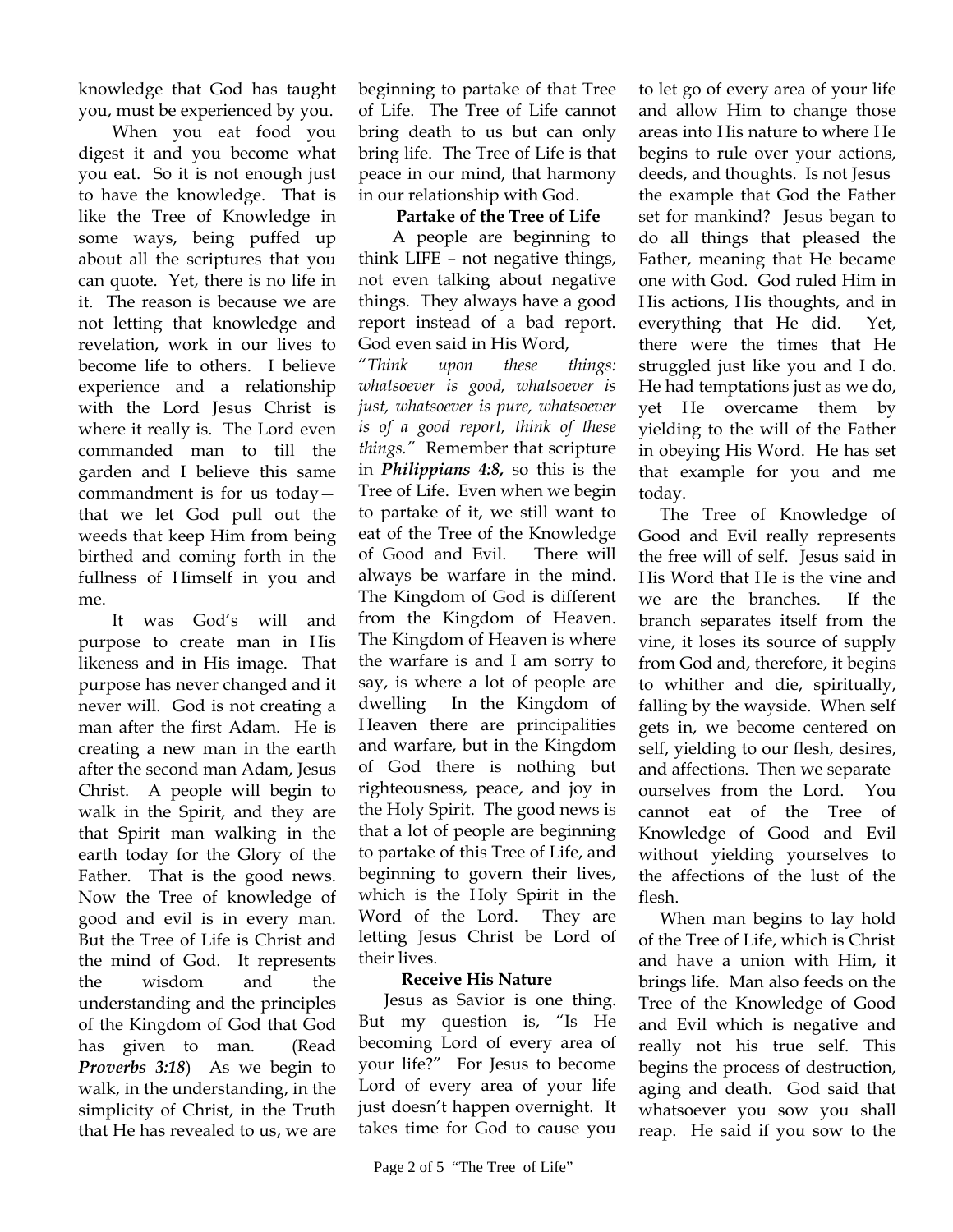flesh, you shall reap corruption; if you sow to the Spirit, you shall reap life. Sowing to the Spirit means sowing to the Tree Of Life. Sowing to the flesh means sowing to the Tree of the Knowledge of Good and Evil. This should not be hard to understand.

### **Oneness with the Father**

 Today there is a people who are letting God govern their actions and thoughts. They are beginning to allow the Lord to be completely in control of their lives. They are walking in a union in oneness with the Father**,**  growing up and maturing so that He can express His LOVE to all mankind. There is this river within you, which is the Christ. This river will flow out and bring healing to the nations. Also, it says in *Rev. 22,* that this river has become pure because there are a people that God has been changing, cleansing, and purging their souls and their hearts. The heart is really what rules man's life. The heart is the mind. Today God is cleansing, purging, and purifying the mind.

 Many people live in a duality realm all of the time. One day God is in control, and the next Satan is in control. They are worshiping two gods in their mind. Jesus Christ is Lord and He said that He has all power in heaven and earth. The enemy only has power that we give to him and he can only eat of the dust (the flesh). When we walk in the carnal mind, we are in the dust realm. God is raising up a man to walk in God consciousness, to walk in the mind of the Spirit. When we walk in the mind of the Spirit, we can be led of the Spirit as well as walking in the Spirit daily in our

lives. It is one thing to be led of the Spirit but quite another to be walking in the Spirit. To be led of the Spirit, you must obey His voice. Also in walking in the Spirit you must have your mind filled with right thinking to experience peace and joy in the Holy Spirit.

 **Bringing Forth a People!**  *Revelation 22* - states that God is bringing forth a people. There is a pure river that flows from the Throne of God, and there also is a Lamb that was slain. They are a people that God has cleansed, purged, and renewed (their minds) and whose souls have been totally swallowed up. Every thought in their mind is being cleansed – conscious and subconscious with God beginning to flow through. He needs a mind to operate through so He can continue to express himself in the earth. That pure river is a people that have come into a place where the Mind of God is operating through them and the nature of the Lamb is being portrayed throughout the land. The Tree of Life is producing twelve fruits a year. Twelve means "divine government". It is a people allowing God to govern their lives, actions and thoughts so that He can be Lord in every area in their lives. This is a finished product of the people that God is working on today in the earth. *Ezekiel 47,* Talks about the River of Life that overtook Ezekiel and caused him to be overcome by the Spirit. It overtook him completely, and wherever it flowed, it brought Life; but it would not go into the marsh places (carnal mind) because the carnal mind cannot understand

the things of God; but it will go into the Spirit and minister to people who are tuned in to what God is saying today. You can only understand the spiritual things of the Lord by getting into the Spirit. If you're not in the Spirit while reading this, this write-up may seem like a parable to you.

 Sometimes man's heart becomes hardened through disobedience and unbelief to God's Word. When the heart begins to harden, it is not tender towards the Lord and ones relationship with the Lord is hindered. Ezekiel also talks about a people or a tree whose fruits will not be consumed. There have been things in our lives that have consumed the love of God. They have consumed the peace and the joy of the Lord. By God's grace and mercy, He has turned things around and is consuming all those things that have consumed His Fruit. We are getting to the point where nothing will ever consume the things of God again. There won't be one negative thought in our minds that will take away our peace again, or keep us from loving someone, or even loving our enemies. God wants us to bless those who miss use us, as the Word teaches. God's love is also correction.

#### **Healing the Nations**

 There are a people whose "*leaves of the tree will bring healing to the nations".* The Lord began to speak to me about the cedar tree. A cedar tree stays green all of the time. You are like the cedar tree when you come into a place where God has changed you more and more into His understanding, and where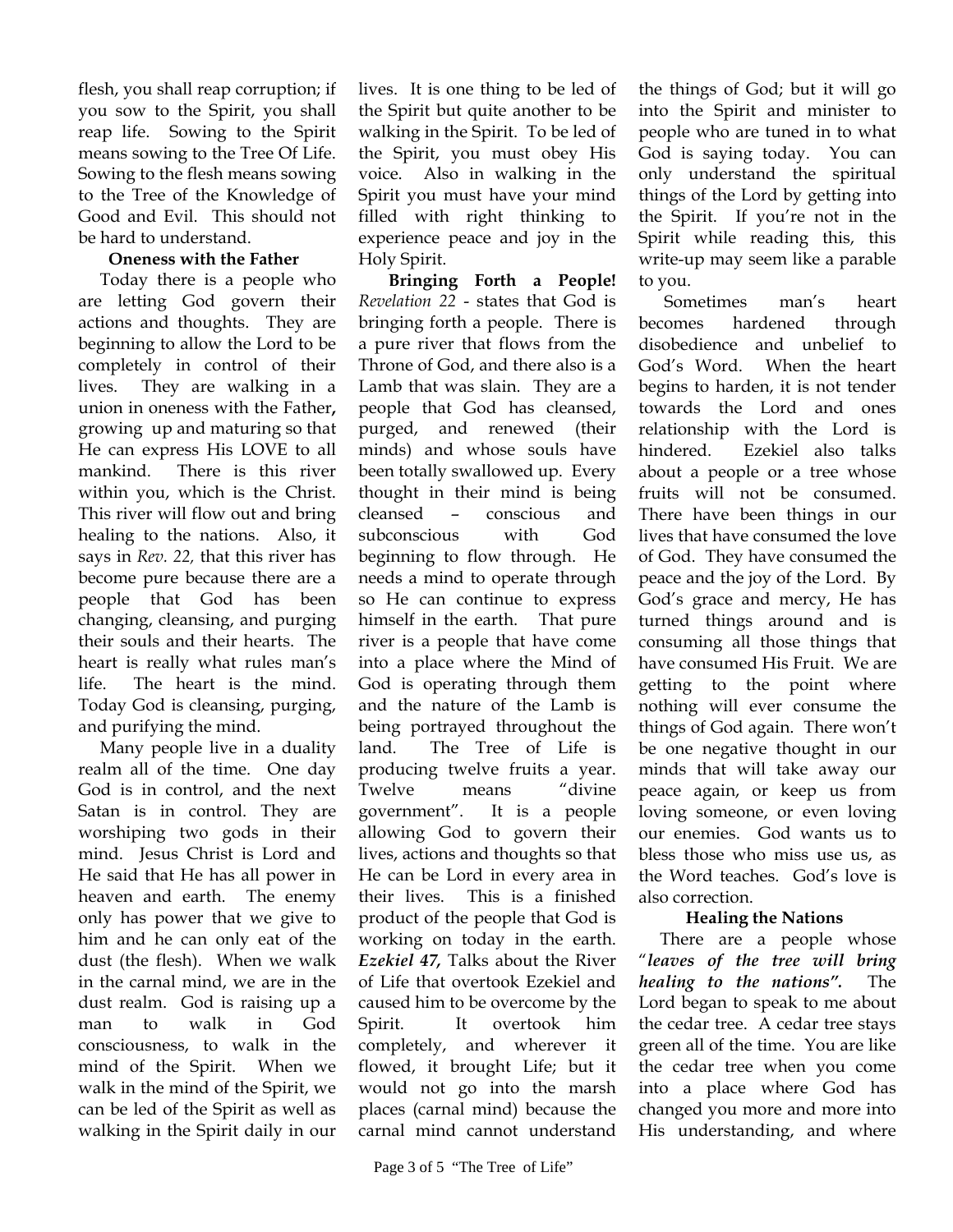you are walking in that understanding (thinking, talking, expressing the way that pleases the Father). Then you are like the cedar tree. Remember the cedar tree stays green and never loses its covering or leaves. These leaves are for healing the nations. Healing comes because there is so much LIFE flowing out of these trees to bring the LOVE of Christ to mankind. Jesus is that Tree of Life, and there are many people today in whom He wants to live again and operate that life through to the world in a many membered body or Corporate Man. *Psalm 104:16* states: *"The trees of the Lord are full of sap, the cedars of Lebanon which He has planted."* Lebanon is a high mountain. It is a high place in the Lord, which means it is a place in which we will stay in the Spirit, not going in and out all the time. The cedar tree never loses its covering, but we lose our covering when we do not obey God. We get back in the flesh and our garments become spotted by the flesh and the corruption that is in our mind. A people who are beginning to obey God's voice everyday and become one with Him do not come down into that soulish realm anymore. When they experience this life, peace, and joy everyday of their lives, they know that this is where it really is at. It is not living down there in that earthy realm where there is corruption, negative thinking, fear, doubt, and unbelief. It is living in that light that Jesus Christ has brought you and me into today. When you are talking to someone in the earthly realm and seemingly they are speaking words to try to pull you down into that realm, what they say seems foreign to you. You don't want to live in that realm because of what you are experiencing in the Lord.

#### **Solomon - A Partaker**

Even Solomon learned how to partake of the Tree of Life, but he had to come to Mount Gibeon. Mt. Gibeon means "A High Place, a High Mountain, a place of sacrifice". *1 Kings 3:3,* states that Solomon loved the Lord, and walked in the statures of David, his father. He sacrificed and burned incense in high places. It says that the king went to Gibeon to sacrifice there. That was the great high place, a thousand burnt offerings did Solomon offer up.

 Basically this means for you and me today to get into that high place which causes our consciousness to be raised up into the realm of the Spirit through praise, worship and thanksgiving unto the Father. We are going to have to sacrifice our negative thoughts. Sometimes there might be thousands of negative thoughts running through our mind, but as we yield them to God our mind becomes peaceful and still and we can now hear from the Father.

# **Become like a Child**

Solomon had become like a little child and began to hear the wisdom and understanding of the Lord. The Tree of Life is wisdom and understanding. In the next chapter *1 Kings 4:29*, Solomon was given wisdom and much understanding, so he really had partaken of the Tree of Life. He said that it was even as, **"***the sand on the seashore"*. Have you ever walked on the shore and looked at the sand? That was a

lot of wisdom and understanding he was receiving. He was a wise man. Many people came to hear the Wisdom of Solomon. In *verse 33,* Solomon spoke of a people that had become as the cedar tree. He was speaking of the Sons of God who were overcomes. God changed their lives and they had overcome the beast or flesh nature through Jesus Christ. Solomon was speaking about the beast, those creeping thoughts that come into men's lives. Solomon could speak wisdom because he had partaken of the Tree of Life. As we see here, the cedar trees were all made up on Mt. Gibeon. Gibeon, means "white, clean, pure, brilliant, snowy, a range of mountains". And this is where Solomon went to get all the cedar trees to build the House of the Lord. So it is a people that have been purged, have been cleansed without spot or wrinkle, and even without blemish. We need the purification of thoughts. Truly, if you think pure thoughts all of the time, your tree will remain green all year around. *Psalms 92:13*, states: "*The righteous shall flourish like a palm tree. He shall grow like a cedar in Lebanon.*" That is the good news. As we begin to stay in the Spirit, we will grow like a cedar tree in Lebanon on a high mountain.

# **Walk in Him Daily**

So now we have the understanding that God is changing some people into His nature and His likeness. Jesus portrayed this life. He came that we might have this LIFE and have it more abundantly. He wants us to begin to experience it and walk in it daily. If any thoughts get in the way, let God